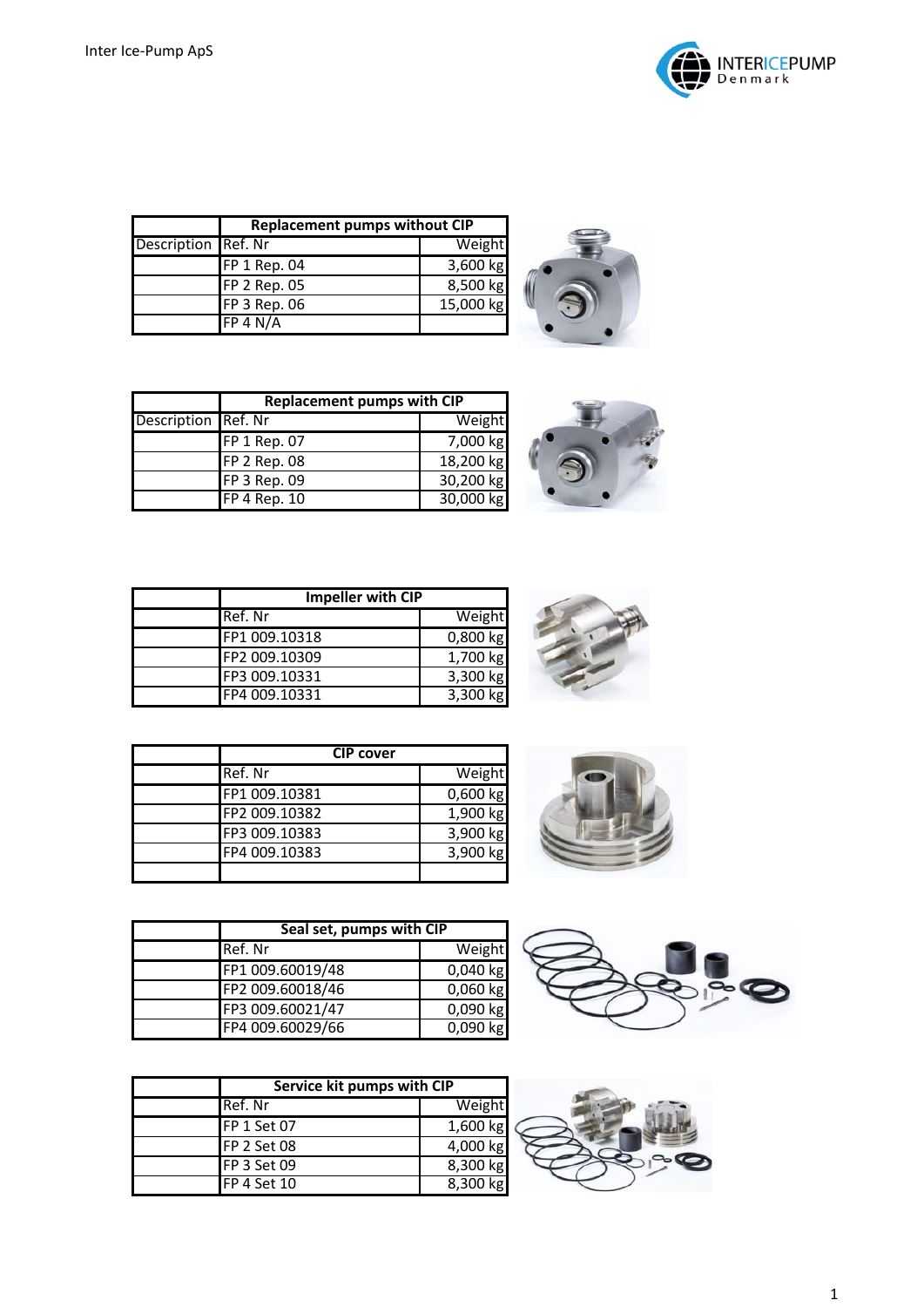



| <b>Impeller without CIP</b> |            |
|-----------------------------|------------|
| Ref. Nr                     | Weight     |
| FP1.009.10042               | $0,800$ kg |
| FP2 009.10009               | 1,700 kg   |
| FP3 009.10008               | 3,300 kg   |



| <b>Cover without CIP</b> |            |
|--------------------------|------------|
| Ref. Nr                  | Weight     |
| FP1 009.10249            | $0,840$ kg |
| FP2 009.10247            | 2,190 kg   |
| FP3 009.10248            | 3,820 kg   |



| Seal set, pumps without CIP |            |
|-----------------------------|------------|
| Ref. Nr                     | Weight     |
| FP1 009.60016/63            | $0,030$ kg |
| FP2 009.60017/64            | 0,030 kg   |
| FP3 009.60020/65            | $0,050$ kg |



| Service kit pumps without CIP |          |
|-------------------------------|----------|
| Ref. Nr                       | Weight   |
| FP 1 Set 04                   | 1,800 kg |
| <b>FP 2 Set 05</b>            | 4,500 kg |
| <b>FP 3 Set 06</b>            | 8,100 kg |

|             | Pump housing, without CIP |          |
|-------------|---------------------------|----------|
| Description | Ref. Nr                   | Weight   |
| "A" Clamp   | FP1.009.20052             | 1,700 kg |
| "A" Union   | FP1.009.10040             | 1,700 kg |
| "B" Clamp   | FP1.009.20053             | 1,700 kg |
| "B" Union   | FP1.009.10399             | 1,700 kg |
| "A" Clamp   | FP2 009.20054             | 4,270 kg |
| "A" Union   | FP2 009.10400             | 4,270 kg |
| "B" Clamp   | FP2 009.20055             | 4,270 kg |
| "B" Union   | FP2 009.10041             | 4,270 kg |
| "A" Clamp   | FP3 009.20056             | 6,780 kg |
| "A" Union   | FP3 009.10401             | 6,780 kg |
| "B" Clamp   | FP3 009.20057             | 6,780 kg |
| "B" Union   | FP3 009.10057             | 6,780 kg |

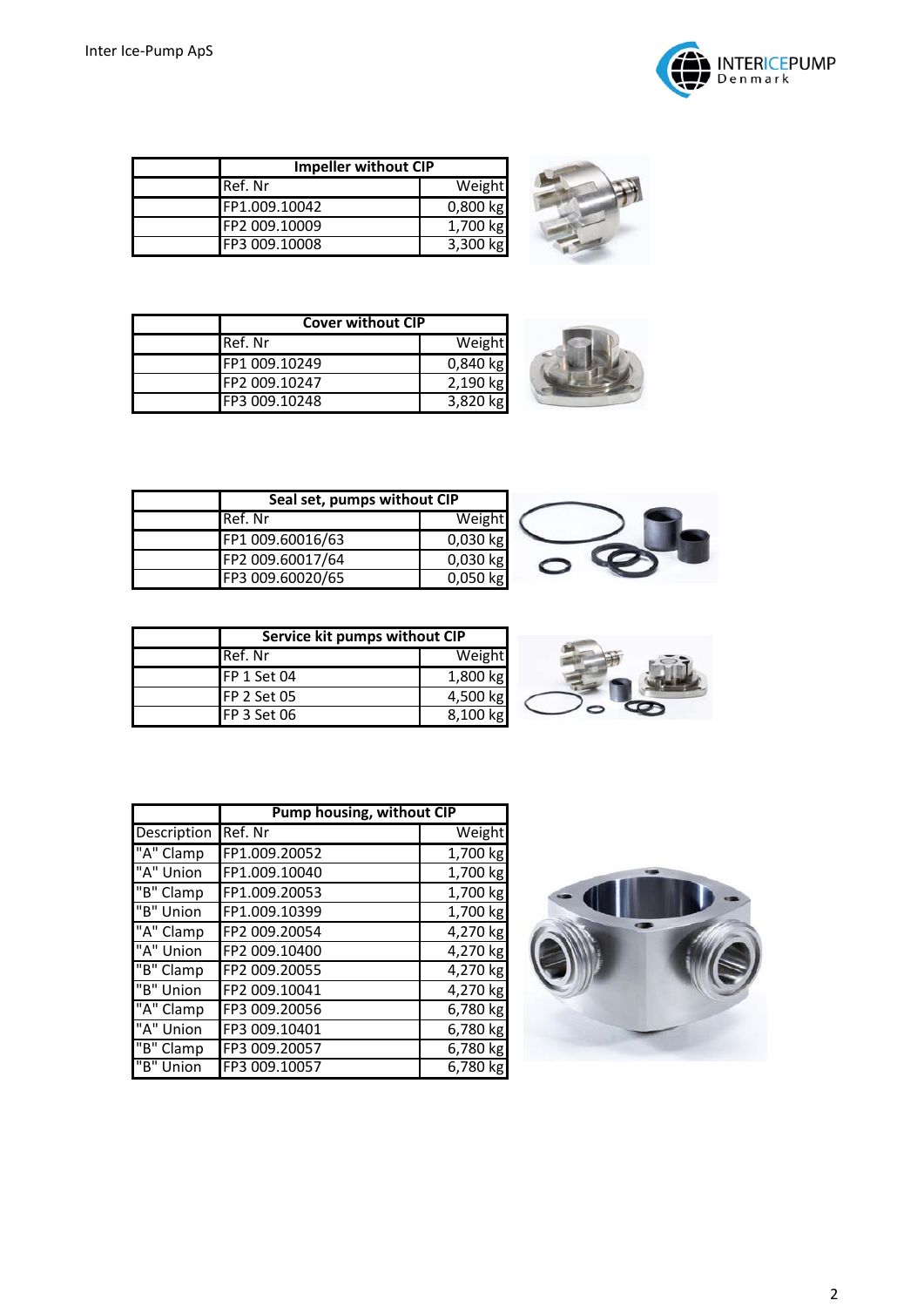

| Description | <b>Pump housing with CIP</b> |                        |
|-------------|------------------------------|------------------------|
|             | Ref. Nr                      | Weight                 |
| "A" Clamp   | FP1 009.20048                | 1,660 kg               |
| "A" Union   | FP1 009.10390                | 1,660 kg               |
| "B" Clamp   | FP1 009.20044                | 1,660 kg               |
| "B" Union   | FP1 009.10389                | 1,660 kg               |
| "A" Clamp   | FP2 009.20047                | 4,000 kg               |
| "A" Union   | FP2 009.10388                | 4,000 kg               |
| "B" Clamp   | FP2 009.20045                | $4,000$ kg             |
| "B" Union   | FP2 009.10391                | $4,000$ kg             |
| "A" Clamp   | FP3 009.20046                | $6,740$ kg             |
| "A" Union   | FP3 009.10387                | 6,740 kg               |
| "B" Clamp   | FP3 N/A                      |                        |
| "B" Union   | FP3 009.10392                | 6,740 kg               |
| "A" Clamp   | FP4 009.20051                | $\overline{7}$ ,150 kg |
| "A" Union   | FP4 009.20013                | $\frac{1}{7}$ ,150 kg  |
| "B" Clamp   | FP4 N/A                      |                        |
| "B" Union   | FP4 N/A                      |                        |



| <b>Cylinder with CIP</b> |          |
|--------------------------|----------|
| Ref. Nr                  | Weight   |
| FP1 009.10315            | 2,290 kg |
| FP2 009.10301            | 5,440 kg |
| FP3 009.10329            | 7,900 kg |
| FP4 009.10329            | 7.900 kg |





| <b>Rear cover with CIP</b> |            |
|----------------------------|------------|
| Ref. Nr                    | Weight     |
| FP1 009.20004              | 0,570 kg   |
| FP2 009.20007              | 2,370 kg   |
| FP3 009.20010              | 3,900 kg   |
| FP4 009.20010              | $3,900$ kg |



| <b>Cylinder wall with CIP</b> |            |
|-------------------------------|------------|
| Ref. Nr                       | Weight     |
| FP2 009.10300                 | $0,630$ kg |
| FP3 009.10334                 | 1,070 kg   |
| FP4 009.10334                 | 1,070 kg   |
|                               |            |

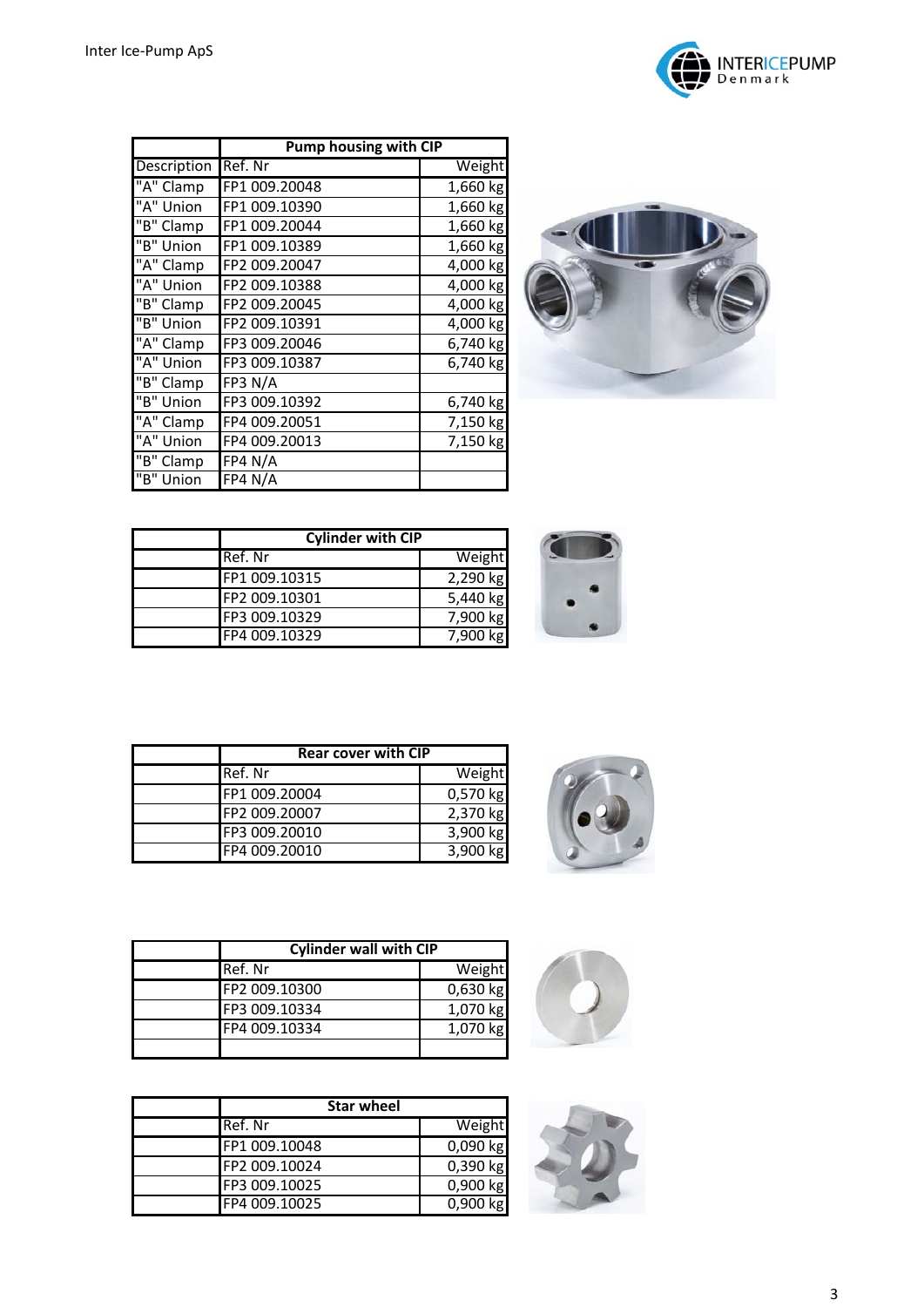

| <b>Piston</b> |            |
|---------------|------------|
| Ref. Nr       | Weight     |
| FP1 009.20001 | $0,440$ kg |
| FP2 009.10407 | 0,950 kg   |
| FP3 009.10406 | 1,630 kg   |
| FP4 009.10406 | 1,630 kg   |



| <b>Piston rod</b> |                       |
|-------------------|-----------------------|
| Ref. Nr           | Weight                |
| FP1 009.10317     | $0,170$ kg            |
| FP2 009.10303     | $0,530$ kg            |
| FP3 009.10335     | $0,890$ kg            |
| FP4 009.10335     | $\overline{0,890}$ kg |



| FP stop ring  |            |
|---------------|------------|
| Ref. Nr       | Weight     |
| FP1 009.10403 | $0,060$ kg |
| FP2 009.10404 | $0,110$ kg |
| FP3 009.10405 | $0,170$ kg |
| FP4 009.10405 | $0,170$ kg |

| FP indicator pin set |            |
|----------------------|------------|
| Ref. Nr              | Weight     |
| FP1 009.78001        | $0,042$ kg |
| FP2 009.78002        | $0,112$ kg |
| FP3 009.78003        | $0,117$ kg |
| FP4 009.78003        | $0.117$ kg |



| <b>Guides for fruit filler - FF4000</b> |            |
|-----------------------------------------|------------|
| <b>I</b> Ref. Nr                        | Weight     |
| 013, 20355                              | $0,550$ kg |

| <b>Guides for fruit filler - FF4000</b> |          |
|-----------------------------------------|----------|
| Ref. Nr                                 | Weight   |
| 013.20587                               | 1,340 kg |
| 013.20588                               | 1,340 kg |
| 013.20589                               | 1,340 kg |
|                                         |          |